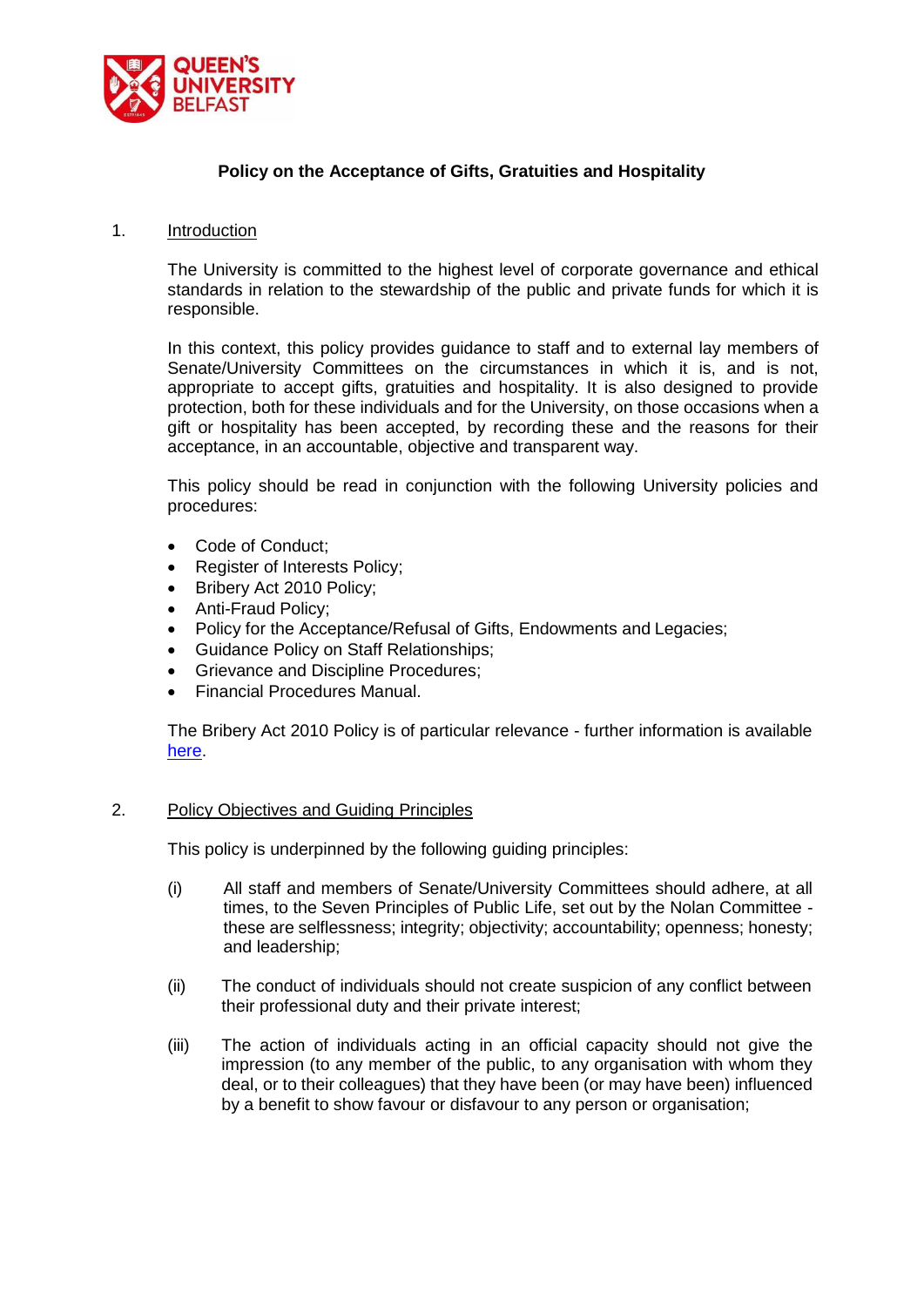(iv) The reputation of the University will be at risk if an unethical relationship is fostered with an individual, business or an organisation.

In this respect, it is an offence for anyone within the scope of this policy to accept any benefit as an inducement or reward:

- For taking any action (or specifically not taking action) in their official capacity.
- For showing favour (or disfavour) to anyone/any business or organisation in their official capacity.

#### 3. Scope of the Policy

This policy applies to:

- All individuals working at all levels and grades, including senior managers, officers, directors, employees (whether permanent, fixed-term, extended workforce or temporary), consultants, trainees, seconded staff, and agency staff, sponsors, or any other person associated with the University, wherever located.
- Members of Senate and external lay members of University Committees in relation to their activities as members of such bodies.

## 4. Definitions

The term 'gift' or 'gratuity' includes any personal, material or financial advantage or reward. It also includes discounts.

'Hospitality' includes meals and drinks, invitations to events, accommodation, or travel.

### 5. Considerations

5.1 General Considerations

Before a gift, gratuity or hospitality is accepted, consideration should be given to whether this:

- Is likely to help business effectiveness and foster strategic relationships;
- Would create any obligation, or perceived obligation, on the part of the recipient;
- Could be considered frequent, lavish or prolonged;
- Is connected with any decision affecting the University or the individual offering it;
- Relates to the acceptance of any gift from a person or organisation which has, or is hoping to have, a contract with the University;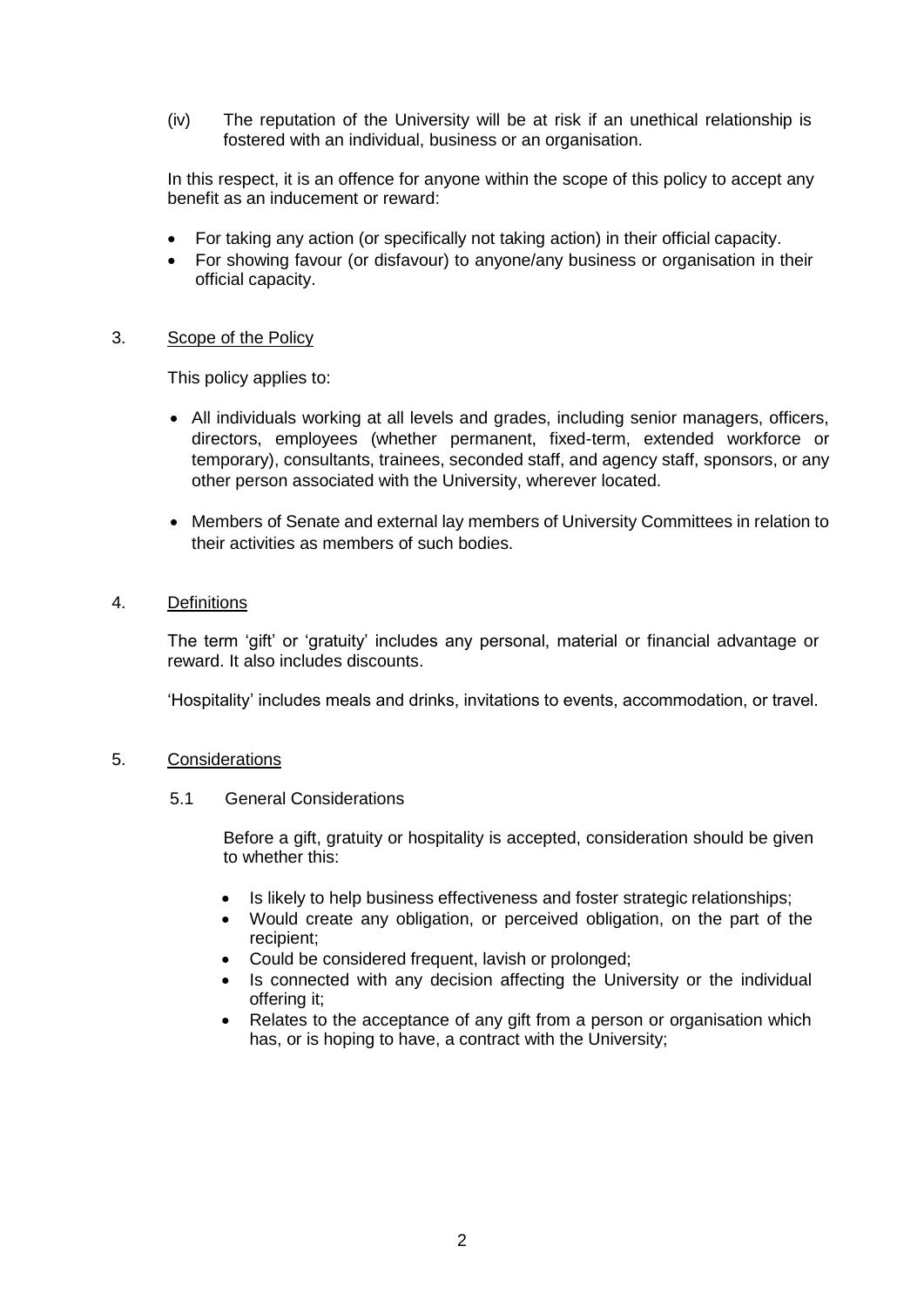- Could be justified to the Head of School/Director and to the public at large/media;
- Provides a benefit to the University which outweighs the risk of possible misinterpretation of the offer of the gift or hospitality.

If on consideration of these factors, acceptance of the gift, gratuity or hospitality seems inappropriate, then the offer should be declined.

5.2 Supplier Conflicts

If an inappropriate approach is made to any member of staff by a supplier or potential supplier, this should be reported to the Head of School/Director, in the first instance. Should such an approach be made to a member of Senate/University Committee, this should be reported directly to the Registrar and Chief Operating Officer.

#### 6. Gifts and Gratuities - General Guidelines

6.1 Acceptance of Gifts and Gratuities

'Token' or seasonal gifts with a value of less than £50, may be accepted, without the need to seek approval - such gifts might include diaries, pens, calendars, paperweights displaying the company logo etc.

Gifts or gratuities, valued in excess of £50, should be considered in line with the approval mechanisms detailed in Sections 8 and 9 below.

6.2 Refusal of Gifts and Gratuities

Gifts or Gratuities, valued in excess of £50, should not be accepted in the following circumstances:

- (i) As an inducement either for doing something, or not doing something, in an official capacity;
- (ii) If acceptance results solely in personal benefit, i.e. there is no benefit to the institution in terms of business effectiveness and fostering of strategic relationships;
- (iii) If there is any possibility of an ulterior or dishonest motive on the part of the donor;
- (iv) Where the gift is in the form of a discount card, gift voucher and/or cheque.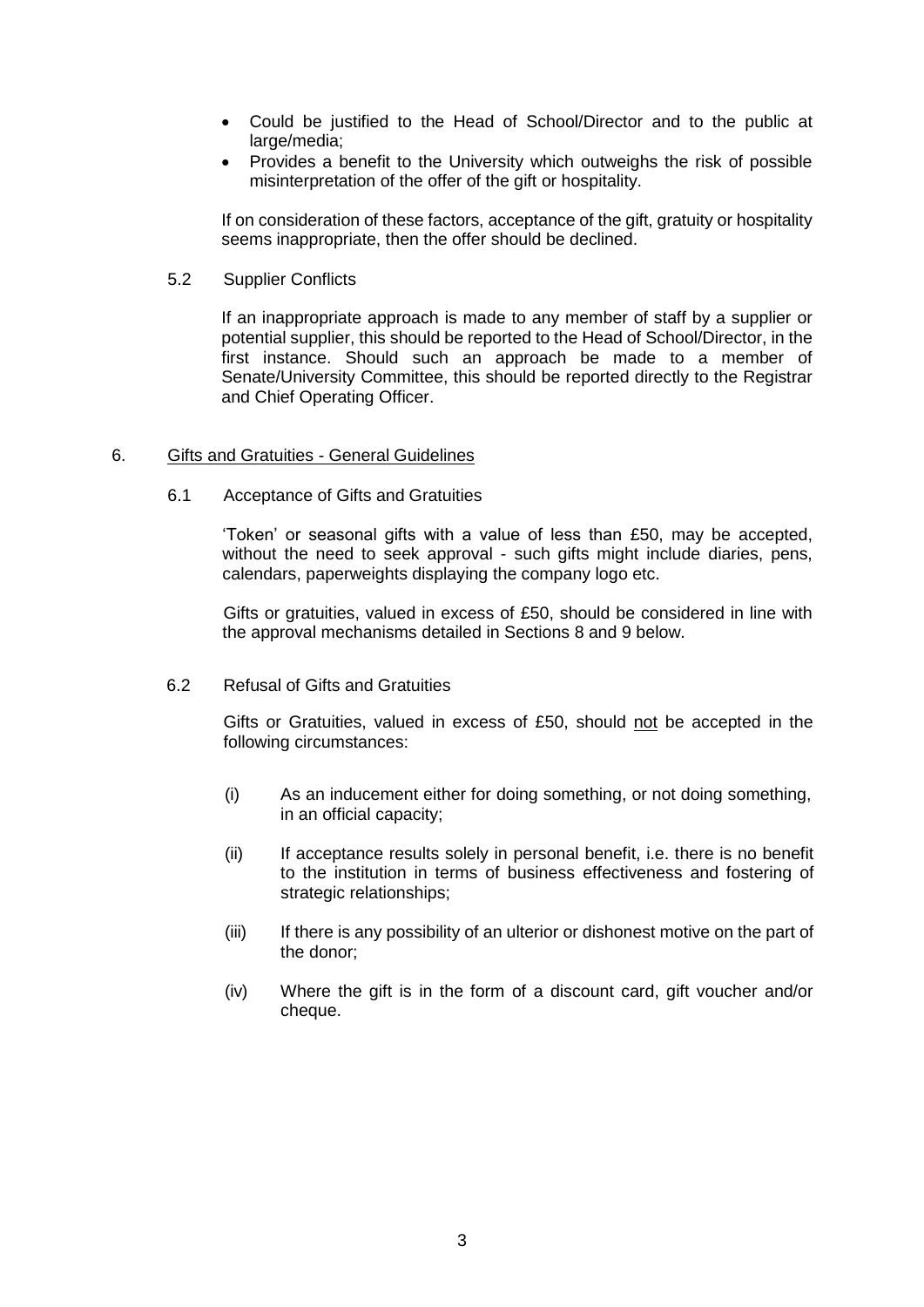## 7. Hospitality - General Guidelines

### 7.1 Acceptance of Hospitality

Hospitality may be accepted in the following circumstances:

- When a member of staff is in the process of building a key strategic relationship with the provider of the hospitality;
- Where a working lunch/dinner of modest standard is offered, in the course of visits or meetings, to enable parties to discuss business relating to the strategic aims of the University;
- If the offer relates to attendance at a social or sporting event where it is considered appropriate for the University to be represented;
- Where participation is undertaken in an official capacity, e.g. speaking at a conference on behalf of the University.
- 7.2 Refusal of Hospitality

Hospitality should not be accepted in the following circumstances:

- Offers of free accommodation, holidays, travel, weekend breaks, free invitations to sporting occasions and entertainment, where there is no organisational benefit. Particular care should be taken when an offer is from an organisation that supplies, or has the potential to supply, goods or services to the University;
- Inducements which could lead to a contractual position between the University and the supplier, contractor or consultant.

On occasions, suppliers will issue invites to attend sporting, social and cultural events. The University does not wish to impose a blanket restriction on the acceptance of such hospitality. Staff and members of Senate/University Committees are, however, advised that they need to be mindful of the cumulative effect of accepting multiple hospitality invitations from the same supplier over a short timescale.

## 8. Reporting/Approval Arrangements - Members of Staff

The reporting arrangements for different categories of gift/hospitality are set out below:

- (i) Gift/Hospitality valued at less than £50: 'Token' or seasonal gifts/hospitality with a value of less than £50 may be accepted, without the need to inform the Line Manager/Head of School/Director. It is not necessary to report or record the acceptance of token gifts/hospitality in the online Gifts and Hospitality Register.
- (ii) Gift/Hospitality valued between £50 and £100: Approval from Line Management should be sought/received prior to accepting any gift/hospitality valued between £50 and £100.